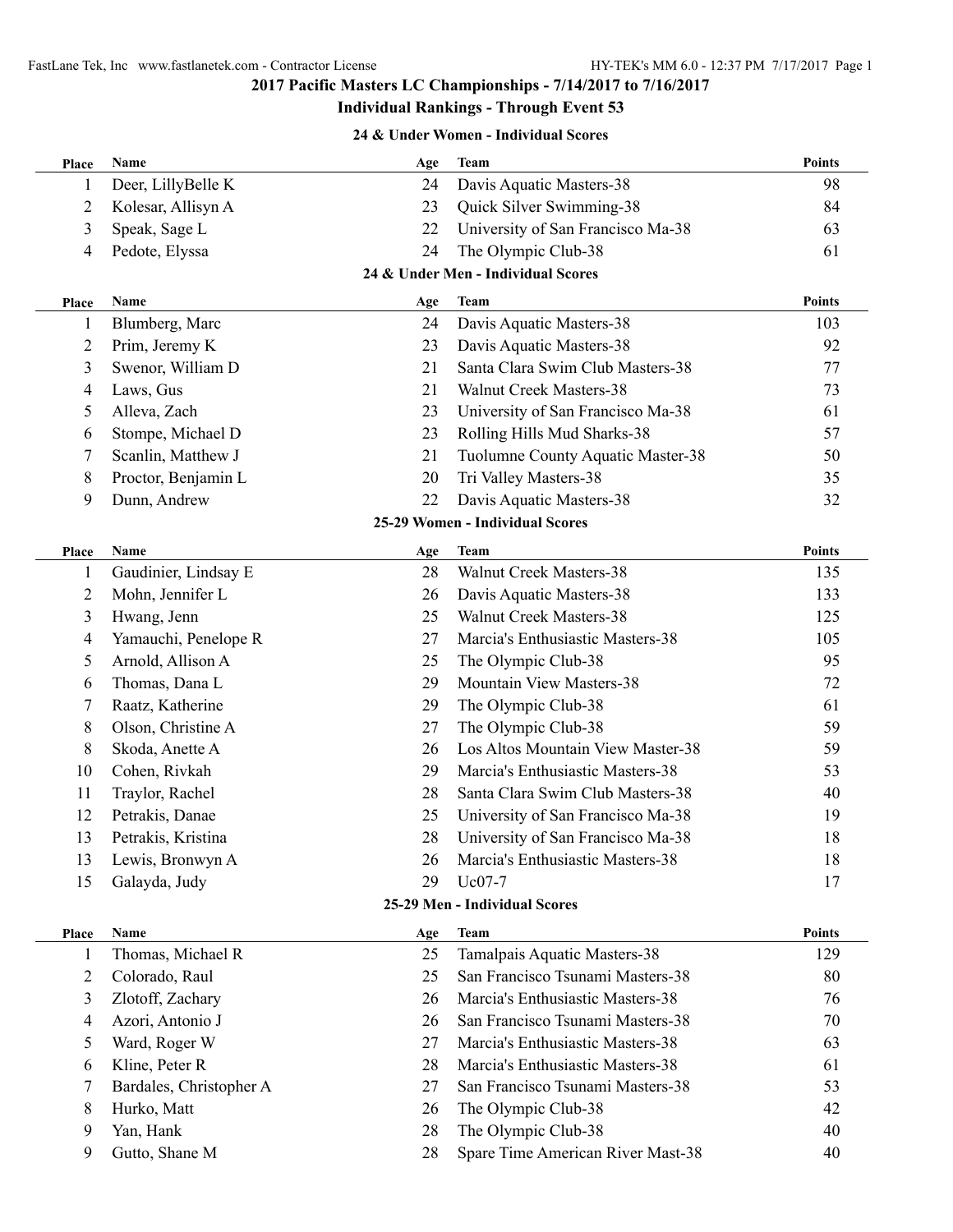#### **Individual Rankings - Through Event 53**

#### **25-29 Men - Individual Scores**

| Place          | Name                      | Age | <b>Team</b>                       | <b>Points</b> |
|----------------|---------------------------|-----|-----------------------------------|---------------|
| 11             | Condon, Patrick L         | 29  | Marcia's Enthusiastic Masters-38  | 39            |
|                |                           |     | 30-34 Women - Individual Scores   |               |
| Place          | Name                      | Age | <b>Team</b>                       | <b>Points</b> |
| 1              | Radecke-Noble, Jennifer D | 33  | Tri Valley Masters-38             | 147           |
| 2              | Chinn, Sarah M            | 33  | Manatee Aquatic Masters Inc-38    | 140           |
| 3              | Tiernan, Heather          | 34  | <b>Walnut Creek Masters-38</b>    | 131           |
| 4              | Russell, Holly            | 32  | Menlo Masters-38                  | 112           |
| 5              | Burton, Sarah A           | 30  | Rolling Hills Mud Sharks-38       | 106           |
| 6              | Condon, Laura M           | 31  | Marcia's Enthusiastic Masters-38  | 59            |
| 7              | DeHaven, Mary E           | 31  | Uc38-38                           | 42            |
| 8              | Chaiyasane, Koung         | 33  | Marcia's Enthusiastic Masters-38  | 19            |
| 9              | Rich, Sarah               | 31  | Sierra Marlins Masters-38         | 16            |
|                |                           |     | 30-34 Men - Individual Scores     |               |
| <b>Place</b>   | Name                      | Age | <b>Team</b>                       | <b>Points</b> |
| 1              | Ortiz, Juan A             | 30  | Uc38-38                           | 145           |
| $\overline{2}$ | Iwamoto, Satori           | 31  | Davis Aquatic Masters-38          | 130           |
| 3              | Law, David                | 32  | Rocklin Aquatics Masters-38       | 123           |
| 4              | Boylan, Jonathan J        | 31  | University of San Francisco Ma-38 | 99            |
| 5              | Song, James               | 34  | Marcia's Enthusiastic Masters-38  | 92            |
| 6              | Tiernan, Robert M         | 34  | <b>Walnut Creek Masters-38</b>    | 80            |
| 7              | Gans, Egan                | 31  | The Olympic Club-38               | 78            |
| 8              | Canizares, Claudio A      | 32  | Quick Silver Swimming-38          | 66            |
| 9              | Peterson, David A         | 32  | <b>Munster Masters-16</b>         | 56            |
| 10             | Leimkuhler, Kyle T        | 30  | Menlo Masters-38                  | 49            |
| 11             | Wang, Timothy J           | 34  | The Olympic Club-38               | 40            |
| 12             | Gregory, Thomas C         | 32  | Marcia's Enthusiastic Masters-38  | 37            |
| 13             | Wang, Jackson Z           | 30  | The Olympic Club-38               | 21            |
| 14             | London, Scott             | 30  | Bay Masters-38                    | 18            |
| 15             | Bausell, Jesse            | 34  | Santa Cruz Masters Aquatics-38    | 17            |
|                |                           |     | 35-39 Women - Individual Scores   |               |
| Place          | Name                      | Age | <b>Team</b>                       | <b>Points</b> |
| 1              | Richards, Ericka L        | 39  | Walnut Creek Masters-38           | 147           |
| $\overline{2}$ | Hieb-Stock, Lisa M        | 37  | Tuolumne County Aquatic Master-38 | 129           |
| 3              | Keeler, Susan E           | 39  | <b>Walnut Creek Masters-38</b>    | 124           |
| 4              | Rueda, Marcela            | 35  | Santa Rosa Masters-38             | 117           |
| 5              | DeLalla, Laurie B         | 36  | Santa Cruz Masters Aquatics-38    | 94            |
| 6              | Flynn, Elizabeth A        | 38  | Marcia's Enthusiastic Masters-38  | 75            |
| 7              | Sitzmann, Amy K           | 37  | Tri Valley Masters-38             | 19            |
| 8              | Williams, Leah E          | 36  | Marcia's Enthusiastic Masters-38  | 18            |
| 8              | Chase, Courtney C         | 35  | San Francisco Tsunami Masters-38  | 18            |
| 10             | Farkasovska, Michaela     | 35  | Quick Silver Swimming-38          | 17            |
|                |                           |     | 35-39 Men - Individual Scores     |               |
| Place          | Name                      | Age | <b>Team</b>                       | <b>Points</b> |
|                |                           |     |                                   |               |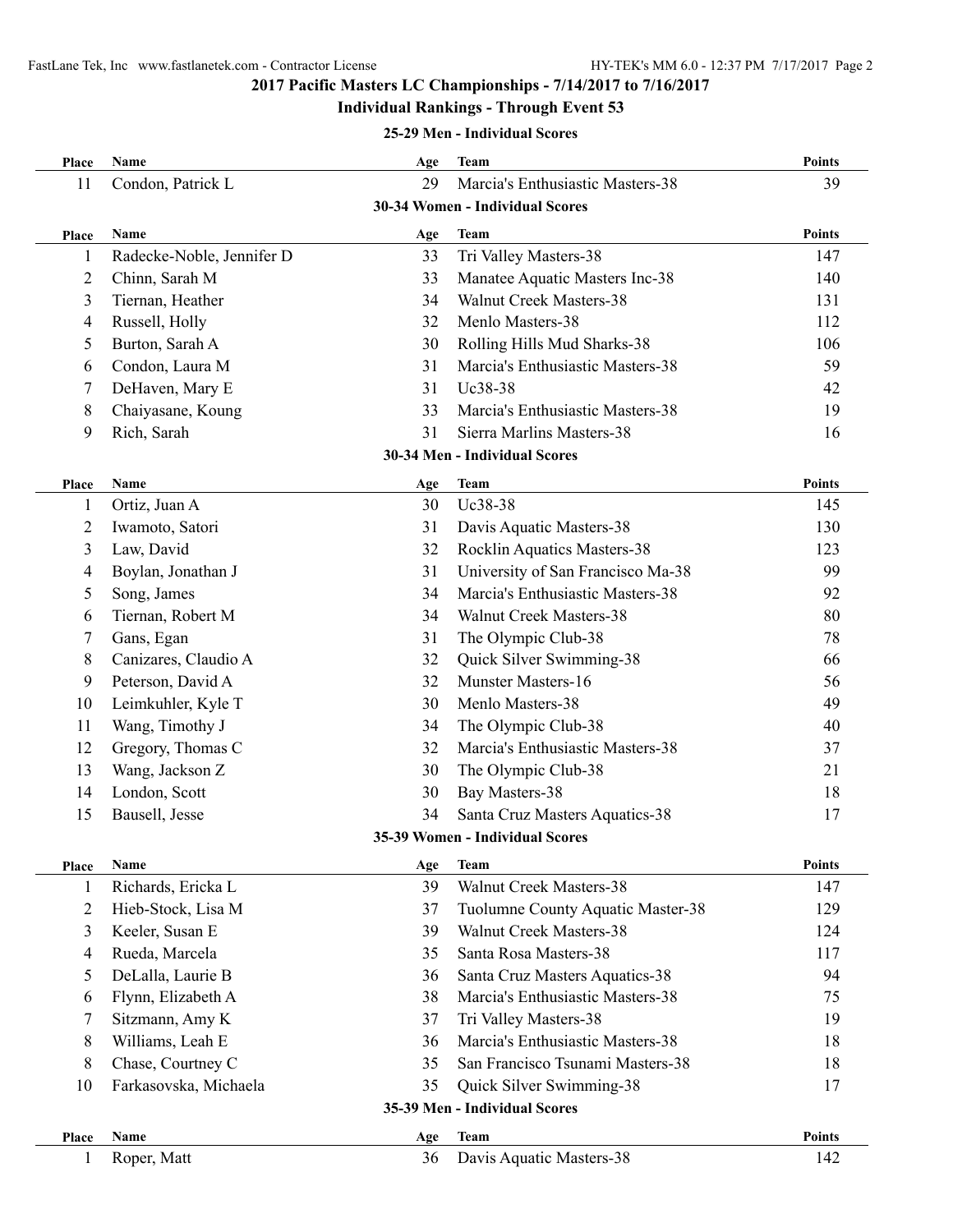### **Individual Rankings - Through Event 53**

### **35-39 Men - Individual Scores**

| 2<br>Waterson, Kevin<br>38<br>Davis Aquatic Masters-38<br>129<br>3<br>37<br>University of San Francisco Ma-38<br>Zapletal, Marek<br>124<br>Tri Valley Masters-38<br>Daene, Markus<br>38<br>98<br>4<br>Salles-Cunha, Lucas<br>Quick Silver Swimming-38<br>37<br>71<br>5<br>Booth, Colin<br>University of San Francisco Ma-38<br>38<br>62<br>6<br>Uc38-38<br>Ip, Eric J<br>37<br>58<br>7<br>San Mateo Masters-38<br>Mustiazza, Oleg<br>39<br>48<br>8<br>Kerekjarto, Tamas<br>38<br>Club Hot Tub-38<br>9<br>42<br>San Francisco Tsunami Masters-38<br>10<br>Thomas, Ryan G<br>37<br>40<br>Valdivieso, Juan P<br>The Olympic Club-38<br>10<br>36<br>40<br>Samotyj, John<br>University of San Francisco Ma-38<br>10<br>36<br>40<br>Dunlap, Ryan<br>13<br>35<br>Manatee Aquatic Masters Inc-38<br>37<br>13<br>Lemke, Zebron J<br>37<br>University of San Francisco Ma-38<br>37<br>15<br>Donlon, Kevin H<br>39<br>University of San Francisco Ma-38<br>35<br>Bucy, John S<br>University of San Francisco Ma-38<br>16<br>39<br>33<br>Bogart, Robert<br>38<br>Quick Silver Swimming-38<br>17<br>21<br>Mountain View Masters-38<br>36<br>18<br>Gawlick, Craig<br>19<br>40-44 Women - Individual Scores<br><b>Points</b><br>Name<br><b>Team</b><br>Place<br>Age<br>Glenn, Katie<br>41<br>Off Piste Aquatics-32<br>147<br>1<br>San Ramon Valley Aquatics Mast-38<br>$\overline{c}$<br>Smith, Angela R<br>43<br>142<br><b>Walnut Creek Masters-38</b><br>Ongerth, Ann Michelle<br>3<br>43<br>120<br>Romero, Mary<br>Sierra Marlins Masters-38<br>41<br>101<br>4<br>Menlo Masters-38<br>Crowley, Kelly R<br>40<br>75<br>5<br>Menlo Masters-38<br>Gallagher, Hanna Alix<br>44<br>75<br>5<br>Tahtinen, Annie C<br>University of San Francisco Ma-38<br>42<br>69<br>7<br>Maze, Ghislaine<br>University of San Francisco Ma-38<br>8<br>43<br>68<br>Belluomini, Melanie C<br>Davis Aquatic Masters-38<br>9<br>40<br>55<br>Pearson, Loren J<br>Tri Valley Masters-38<br>10<br>42<br>51<br>Lindahl, Sarah<br>Marcia's Enthusiastic Masters-38<br>11<br>41<br>48<br>38<br>12<br>Ferraris, Giulia M<br>40<br>San Mateo Masters-38<br>13<br>Feldman, Ravena<br>University of San Francisco Ma-38<br>42<br>19<br>14<br>Valosek, Jennifer H<br>42<br>Quick Silver Swimming-38<br>17<br>40-44 Men - Individual Scores<br><b>Points</b><br>Name<br><b>Team</b><br>Age<br>Place<br>Marcia's Enthusiastic Masters-38<br>Lehnert, Ahren E<br>44<br>119<br>1<br>2<br>Stock, Kyle K<br>Tuolumne County Aquatic Master-38<br>44<br>115<br>Santa Clara Swim Club Masters-38<br>Matsumura, Naoki<br>40<br>3<br>61<br>Nisenbaum, Adam<br>Temescal Aquatic Masters-38<br>3<br>40<br>61<br>Pyle, Mike<br>42<br><b>Stanford Masters Swimming-38</b><br>5<br>42<br>Kent, Derek C<br>San Ramon Valley Aquatics Mast-38<br>44<br>40<br>6<br>Garces, Eudean D<br>Richmond Plunge Masters-38<br>39<br>7<br>43<br>San Mateo Masters-38<br>Mirgorodskiy, Aleksandr<br>41<br>8<br>36<br>45-49 Women - Individual Scores | Place | Name | Age | <b>Team</b> | <b>Points</b> |
|-------------------------------------------------------------------------------------------------------------------------------------------------------------------------------------------------------------------------------------------------------------------------------------------------------------------------------------------------------------------------------------------------------------------------------------------------------------------------------------------------------------------------------------------------------------------------------------------------------------------------------------------------------------------------------------------------------------------------------------------------------------------------------------------------------------------------------------------------------------------------------------------------------------------------------------------------------------------------------------------------------------------------------------------------------------------------------------------------------------------------------------------------------------------------------------------------------------------------------------------------------------------------------------------------------------------------------------------------------------------------------------------------------------------------------------------------------------------------------------------------------------------------------------------------------------------------------------------------------------------------------------------------------------------------------------------------------------------------------------------------------------------------------------------------------------------------------------------------------------------------------------------------------------------------------------------------------------------------------------------------------------------------------------------------------------------------------------------------------------------------------------------------------------------------------------------------------------------------------------------------------------------------------------------------------------------------------------------------------------------------------------------------------------------------------------------------------------------------------------------------------------------------------------------------------------------------------------------------------------------------------------------------------------------------------------------------------------------------------------------------------------------------------------------------------------------------------------------------------------------------------------------------------------------------------------------------------------------------|-------|------|-----|-------------|---------------|
|                                                                                                                                                                                                                                                                                                                                                                                                                                                                                                                                                                                                                                                                                                                                                                                                                                                                                                                                                                                                                                                                                                                                                                                                                                                                                                                                                                                                                                                                                                                                                                                                                                                                                                                                                                                                                                                                                                                                                                                                                                                                                                                                                                                                                                                                                                                                                                                                                                                                                                                                                                                                                                                                                                                                                                                                                                                                                                                                                                         |       |      |     |             |               |
|                                                                                                                                                                                                                                                                                                                                                                                                                                                                                                                                                                                                                                                                                                                                                                                                                                                                                                                                                                                                                                                                                                                                                                                                                                                                                                                                                                                                                                                                                                                                                                                                                                                                                                                                                                                                                                                                                                                                                                                                                                                                                                                                                                                                                                                                                                                                                                                                                                                                                                                                                                                                                                                                                                                                                                                                                                                                                                                                                                         |       |      |     |             |               |
|                                                                                                                                                                                                                                                                                                                                                                                                                                                                                                                                                                                                                                                                                                                                                                                                                                                                                                                                                                                                                                                                                                                                                                                                                                                                                                                                                                                                                                                                                                                                                                                                                                                                                                                                                                                                                                                                                                                                                                                                                                                                                                                                                                                                                                                                                                                                                                                                                                                                                                                                                                                                                                                                                                                                                                                                                                                                                                                                                                         |       |      |     |             |               |
|                                                                                                                                                                                                                                                                                                                                                                                                                                                                                                                                                                                                                                                                                                                                                                                                                                                                                                                                                                                                                                                                                                                                                                                                                                                                                                                                                                                                                                                                                                                                                                                                                                                                                                                                                                                                                                                                                                                                                                                                                                                                                                                                                                                                                                                                                                                                                                                                                                                                                                                                                                                                                                                                                                                                                                                                                                                                                                                                                                         |       |      |     |             |               |
|                                                                                                                                                                                                                                                                                                                                                                                                                                                                                                                                                                                                                                                                                                                                                                                                                                                                                                                                                                                                                                                                                                                                                                                                                                                                                                                                                                                                                                                                                                                                                                                                                                                                                                                                                                                                                                                                                                                                                                                                                                                                                                                                                                                                                                                                                                                                                                                                                                                                                                                                                                                                                                                                                                                                                                                                                                                                                                                                                                         |       |      |     |             |               |
|                                                                                                                                                                                                                                                                                                                                                                                                                                                                                                                                                                                                                                                                                                                                                                                                                                                                                                                                                                                                                                                                                                                                                                                                                                                                                                                                                                                                                                                                                                                                                                                                                                                                                                                                                                                                                                                                                                                                                                                                                                                                                                                                                                                                                                                                                                                                                                                                                                                                                                                                                                                                                                                                                                                                                                                                                                                                                                                                                                         |       |      |     |             |               |
|                                                                                                                                                                                                                                                                                                                                                                                                                                                                                                                                                                                                                                                                                                                                                                                                                                                                                                                                                                                                                                                                                                                                                                                                                                                                                                                                                                                                                                                                                                                                                                                                                                                                                                                                                                                                                                                                                                                                                                                                                                                                                                                                                                                                                                                                                                                                                                                                                                                                                                                                                                                                                                                                                                                                                                                                                                                                                                                                                                         |       |      |     |             |               |
|                                                                                                                                                                                                                                                                                                                                                                                                                                                                                                                                                                                                                                                                                                                                                                                                                                                                                                                                                                                                                                                                                                                                                                                                                                                                                                                                                                                                                                                                                                                                                                                                                                                                                                                                                                                                                                                                                                                                                                                                                                                                                                                                                                                                                                                                                                                                                                                                                                                                                                                                                                                                                                                                                                                                                                                                                                                                                                                                                                         |       |      |     |             |               |
|                                                                                                                                                                                                                                                                                                                                                                                                                                                                                                                                                                                                                                                                                                                                                                                                                                                                                                                                                                                                                                                                                                                                                                                                                                                                                                                                                                                                                                                                                                                                                                                                                                                                                                                                                                                                                                                                                                                                                                                                                                                                                                                                                                                                                                                                                                                                                                                                                                                                                                                                                                                                                                                                                                                                                                                                                                                                                                                                                                         |       |      |     |             |               |
|                                                                                                                                                                                                                                                                                                                                                                                                                                                                                                                                                                                                                                                                                                                                                                                                                                                                                                                                                                                                                                                                                                                                                                                                                                                                                                                                                                                                                                                                                                                                                                                                                                                                                                                                                                                                                                                                                                                                                                                                                                                                                                                                                                                                                                                                                                                                                                                                                                                                                                                                                                                                                                                                                                                                                                                                                                                                                                                                                                         |       |      |     |             |               |
|                                                                                                                                                                                                                                                                                                                                                                                                                                                                                                                                                                                                                                                                                                                                                                                                                                                                                                                                                                                                                                                                                                                                                                                                                                                                                                                                                                                                                                                                                                                                                                                                                                                                                                                                                                                                                                                                                                                                                                                                                                                                                                                                                                                                                                                                                                                                                                                                                                                                                                                                                                                                                                                                                                                                                                                                                                                                                                                                                                         |       |      |     |             |               |
|                                                                                                                                                                                                                                                                                                                                                                                                                                                                                                                                                                                                                                                                                                                                                                                                                                                                                                                                                                                                                                                                                                                                                                                                                                                                                                                                                                                                                                                                                                                                                                                                                                                                                                                                                                                                                                                                                                                                                                                                                                                                                                                                                                                                                                                                                                                                                                                                                                                                                                                                                                                                                                                                                                                                                                                                                                                                                                                                                                         |       |      |     |             |               |
|                                                                                                                                                                                                                                                                                                                                                                                                                                                                                                                                                                                                                                                                                                                                                                                                                                                                                                                                                                                                                                                                                                                                                                                                                                                                                                                                                                                                                                                                                                                                                                                                                                                                                                                                                                                                                                                                                                                                                                                                                                                                                                                                                                                                                                                                                                                                                                                                                                                                                                                                                                                                                                                                                                                                                                                                                                                                                                                                                                         |       |      |     |             |               |
|                                                                                                                                                                                                                                                                                                                                                                                                                                                                                                                                                                                                                                                                                                                                                                                                                                                                                                                                                                                                                                                                                                                                                                                                                                                                                                                                                                                                                                                                                                                                                                                                                                                                                                                                                                                                                                                                                                                                                                                                                                                                                                                                                                                                                                                                                                                                                                                                                                                                                                                                                                                                                                                                                                                                                                                                                                                                                                                                                                         |       |      |     |             |               |
|                                                                                                                                                                                                                                                                                                                                                                                                                                                                                                                                                                                                                                                                                                                                                                                                                                                                                                                                                                                                                                                                                                                                                                                                                                                                                                                                                                                                                                                                                                                                                                                                                                                                                                                                                                                                                                                                                                                                                                                                                                                                                                                                                                                                                                                                                                                                                                                                                                                                                                                                                                                                                                                                                                                                                                                                                                                                                                                                                                         |       |      |     |             |               |
|                                                                                                                                                                                                                                                                                                                                                                                                                                                                                                                                                                                                                                                                                                                                                                                                                                                                                                                                                                                                                                                                                                                                                                                                                                                                                                                                                                                                                                                                                                                                                                                                                                                                                                                                                                                                                                                                                                                                                                                                                                                                                                                                                                                                                                                                                                                                                                                                                                                                                                                                                                                                                                                                                                                                                                                                                                                                                                                                                                         |       |      |     |             |               |
|                                                                                                                                                                                                                                                                                                                                                                                                                                                                                                                                                                                                                                                                                                                                                                                                                                                                                                                                                                                                                                                                                                                                                                                                                                                                                                                                                                                                                                                                                                                                                                                                                                                                                                                                                                                                                                                                                                                                                                                                                                                                                                                                                                                                                                                                                                                                                                                                                                                                                                                                                                                                                                                                                                                                                                                                                                                                                                                                                                         |       |      |     |             |               |
|                                                                                                                                                                                                                                                                                                                                                                                                                                                                                                                                                                                                                                                                                                                                                                                                                                                                                                                                                                                                                                                                                                                                                                                                                                                                                                                                                                                                                                                                                                                                                                                                                                                                                                                                                                                                                                                                                                                                                                                                                                                                                                                                                                                                                                                                                                                                                                                                                                                                                                                                                                                                                                                                                                                                                                                                                                                                                                                                                                         |       |      |     |             |               |
|                                                                                                                                                                                                                                                                                                                                                                                                                                                                                                                                                                                                                                                                                                                                                                                                                                                                                                                                                                                                                                                                                                                                                                                                                                                                                                                                                                                                                                                                                                                                                                                                                                                                                                                                                                                                                                                                                                                                                                                                                                                                                                                                                                                                                                                                                                                                                                                                                                                                                                                                                                                                                                                                                                                                                                                                                                                                                                                                                                         |       |      |     |             |               |
|                                                                                                                                                                                                                                                                                                                                                                                                                                                                                                                                                                                                                                                                                                                                                                                                                                                                                                                                                                                                                                                                                                                                                                                                                                                                                                                                                                                                                                                                                                                                                                                                                                                                                                                                                                                                                                                                                                                                                                                                                                                                                                                                                                                                                                                                                                                                                                                                                                                                                                                                                                                                                                                                                                                                                                                                                                                                                                                                                                         |       |      |     |             |               |
|                                                                                                                                                                                                                                                                                                                                                                                                                                                                                                                                                                                                                                                                                                                                                                                                                                                                                                                                                                                                                                                                                                                                                                                                                                                                                                                                                                                                                                                                                                                                                                                                                                                                                                                                                                                                                                                                                                                                                                                                                                                                                                                                                                                                                                                                                                                                                                                                                                                                                                                                                                                                                                                                                                                                                                                                                                                                                                                                                                         |       |      |     |             |               |
|                                                                                                                                                                                                                                                                                                                                                                                                                                                                                                                                                                                                                                                                                                                                                                                                                                                                                                                                                                                                                                                                                                                                                                                                                                                                                                                                                                                                                                                                                                                                                                                                                                                                                                                                                                                                                                                                                                                                                                                                                                                                                                                                                                                                                                                                                                                                                                                                                                                                                                                                                                                                                                                                                                                                                                                                                                                                                                                                                                         |       |      |     |             |               |
|                                                                                                                                                                                                                                                                                                                                                                                                                                                                                                                                                                                                                                                                                                                                                                                                                                                                                                                                                                                                                                                                                                                                                                                                                                                                                                                                                                                                                                                                                                                                                                                                                                                                                                                                                                                                                                                                                                                                                                                                                                                                                                                                                                                                                                                                                                                                                                                                                                                                                                                                                                                                                                                                                                                                                                                                                                                                                                                                                                         |       |      |     |             |               |
|                                                                                                                                                                                                                                                                                                                                                                                                                                                                                                                                                                                                                                                                                                                                                                                                                                                                                                                                                                                                                                                                                                                                                                                                                                                                                                                                                                                                                                                                                                                                                                                                                                                                                                                                                                                                                                                                                                                                                                                                                                                                                                                                                                                                                                                                                                                                                                                                                                                                                                                                                                                                                                                                                                                                                                                                                                                                                                                                                                         |       |      |     |             |               |
|                                                                                                                                                                                                                                                                                                                                                                                                                                                                                                                                                                                                                                                                                                                                                                                                                                                                                                                                                                                                                                                                                                                                                                                                                                                                                                                                                                                                                                                                                                                                                                                                                                                                                                                                                                                                                                                                                                                                                                                                                                                                                                                                                                                                                                                                                                                                                                                                                                                                                                                                                                                                                                                                                                                                                                                                                                                                                                                                                                         |       |      |     |             |               |
|                                                                                                                                                                                                                                                                                                                                                                                                                                                                                                                                                                                                                                                                                                                                                                                                                                                                                                                                                                                                                                                                                                                                                                                                                                                                                                                                                                                                                                                                                                                                                                                                                                                                                                                                                                                                                                                                                                                                                                                                                                                                                                                                                                                                                                                                                                                                                                                                                                                                                                                                                                                                                                                                                                                                                                                                                                                                                                                                                                         |       |      |     |             |               |
|                                                                                                                                                                                                                                                                                                                                                                                                                                                                                                                                                                                                                                                                                                                                                                                                                                                                                                                                                                                                                                                                                                                                                                                                                                                                                                                                                                                                                                                                                                                                                                                                                                                                                                                                                                                                                                                                                                                                                                                                                                                                                                                                                                                                                                                                                                                                                                                                                                                                                                                                                                                                                                                                                                                                                                                                                                                                                                                                                                         |       |      |     |             |               |
|                                                                                                                                                                                                                                                                                                                                                                                                                                                                                                                                                                                                                                                                                                                                                                                                                                                                                                                                                                                                                                                                                                                                                                                                                                                                                                                                                                                                                                                                                                                                                                                                                                                                                                                                                                                                                                                                                                                                                                                                                                                                                                                                                                                                                                                                                                                                                                                                                                                                                                                                                                                                                                                                                                                                                                                                                                                                                                                                                                         |       |      |     |             |               |
|                                                                                                                                                                                                                                                                                                                                                                                                                                                                                                                                                                                                                                                                                                                                                                                                                                                                                                                                                                                                                                                                                                                                                                                                                                                                                                                                                                                                                                                                                                                                                                                                                                                                                                                                                                                                                                                                                                                                                                                                                                                                                                                                                                                                                                                                                                                                                                                                                                                                                                                                                                                                                                                                                                                                                                                                                                                                                                                                                                         |       |      |     |             |               |
|                                                                                                                                                                                                                                                                                                                                                                                                                                                                                                                                                                                                                                                                                                                                                                                                                                                                                                                                                                                                                                                                                                                                                                                                                                                                                                                                                                                                                                                                                                                                                                                                                                                                                                                                                                                                                                                                                                                                                                                                                                                                                                                                                                                                                                                                                                                                                                                                                                                                                                                                                                                                                                                                                                                                                                                                                                                                                                                                                                         |       |      |     |             |               |
|                                                                                                                                                                                                                                                                                                                                                                                                                                                                                                                                                                                                                                                                                                                                                                                                                                                                                                                                                                                                                                                                                                                                                                                                                                                                                                                                                                                                                                                                                                                                                                                                                                                                                                                                                                                                                                                                                                                                                                                                                                                                                                                                                                                                                                                                                                                                                                                                                                                                                                                                                                                                                                                                                                                                                                                                                                                                                                                                                                         |       |      |     |             |               |
|                                                                                                                                                                                                                                                                                                                                                                                                                                                                                                                                                                                                                                                                                                                                                                                                                                                                                                                                                                                                                                                                                                                                                                                                                                                                                                                                                                                                                                                                                                                                                                                                                                                                                                                                                                                                                                                                                                                                                                                                                                                                                                                                                                                                                                                                                                                                                                                                                                                                                                                                                                                                                                                                                                                                                                                                                                                                                                                                                                         |       |      |     |             |               |
|                                                                                                                                                                                                                                                                                                                                                                                                                                                                                                                                                                                                                                                                                                                                                                                                                                                                                                                                                                                                                                                                                                                                                                                                                                                                                                                                                                                                                                                                                                                                                                                                                                                                                                                                                                                                                                                                                                                                                                                                                                                                                                                                                                                                                                                                                                                                                                                                                                                                                                                                                                                                                                                                                                                                                                                                                                                                                                                                                                         |       |      |     |             |               |
|                                                                                                                                                                                                                                                                                                                                                                                                                                                                                                                                                                                                                                                                                                                                                                                                                                                                                                                                                                                                                                                                                                                                                                                                                                                                                                                                                                                                                                                                                                                                                                                                                                                                                                                                                                                                                                                                                                                                                                                                                                                                                                                                                                                                                                                                                                                                                                                                                                                                                                                                                                                                                                                                                                                                                                                                                                                                                                                                                                         |       |      |     |             |               |
|                                                                                                                                                                                                                                                                                                                                                                                                                                                                                                                                                                                                                                                                                                                                                                                                                                                                                                                                                                                                                                                                                                                                                                                                                                                                                                                                                                                                                                                                                                                                                                                                                                                                                                                                                                                                                                                                                                                                                                                                                                                                                                                                                                                                                                                                                                                                                                                                                                                                                                                                                                                                                                                                                                                                                                                                                                                                                                                                                                         |       |      |     |             |               |
|                                                                                                                                                                                                                                                                                                                                                                                                                                                                                                                                                                                                                                                                                                                                                                                                                                                                                                                                                                                                                                                                                                                                                                                                                                                                                                                                                                                                                                                                                                                                                                                                                                                                                                                                                                                                                                                                                                                                                                                                                                                                                                                                                                                                                                                                                                                                                                                                                                                                                                                                                                                                                                                                                                                                                                                                                                                                                                                                                                         |       |      |     |             |               |
|                                                                                                                                                                                                                                                                                                                                                                                                                                                                                                                                                                                                                                                                                                                                                                                                                                                                                                                                                                                                                                                                                                                                                                                                                                                                                                                                                                                                                                                                                                                                                                                                                                                                                                                                                                                                                                                                                                                                                                                                                                                                                                                                                                                                                                                                                                                                                                                                                                                                                                                                                                                                                                                                                                                                                                                                                                                                                                                                                                         |       |      |     |             |               |
|                                                                                                                                                                                                                                                                                                                                                                                                                                                                                                                                                                                                                                                                                                                                                                                                                                                                                                                                                                                                                                                                                                                                                                                                                                                                                                                                                                                                                                                                                                                                                                                                                                                                                                                                                                                                                                                                                                                                                                                                                                                                                                                                                                                                                                                                                                                                                                                                                                                                                                                                                                                                                                                                                                                                                                                                                                                                                                                                                                         |       |      |     |             |               |
|                                                                                                                                                                                                                                                                                                                                                                                                                                                                                                                                                                                                                                                                                                                                                                                                                                                                                                                                                                                                                                                                                                                                                                                                                                                                                                                                                                                                                                                                                                                                                                                                                                                                                                                                                                                                                                                                                                                                                                                                                                                                                                                                                                                                                                                                                                                                                                                                                                                                                                                                                                                                                                                                                                                                                                                                                                                                                                                                                                         |       |      |     |             |               |
|                                                                                                                                                                                                                                                                                                                                                                                                                                                                                                                                                                                                                                                                                                                                                                                                                                                                                                                                                                                                                                                                                                                                                                                                                                                                                                                                                                                                                                                                                                                                                                                                                                                                                                                                                                                                                                                                                                                                                                                                                                                                                                                                                                                                                                                                                                                                                                                                                                                                                                                                                                                                                                                                                                                                                                                                                                                                                                                                                                         |       |      |     |             |               |
|                                                                                                                                                                                                                                                                                                                                                                                                                                                                                                                                                                                                                                                                                                                                                                                                                                                                                                                                                                                                                                                                                                                                                                                                                                                                                                                                                                                                                                                                                                                                                                                                                                                                                                                                                                                                                                                                                                                                                                                                                                                                                                                                                                                                                                                                                                                                                                                                                                                                                                                                                                                                                                                                                                                                                                                                                                                                                                                                                                         |       |      |     |             |               |
|                                                                                                                                                                                                                                                                                                                                                                                                                                                                                                                                                                                                                                                                                                                                                                                                                                                                                                                                                                                                                                                                                                                                                                                                                                                                                                                                                                                                                                                                                                                                                                                                                                                                                                                                                                                                                                                                                                                                                                                                                                                                                                                                                                                                                                                                                                                                                                                                                                                                                                                                                                                                                                                                                                                                                                                                                                                                                                                                                                         |       |      |     |             |               |
|                                                                                                                                                                                                                                                                                                                                                                                                                                                                                                                                                                                                                                                                                                                                                                                                                                                                                                                                                                                                                                                                                                                                                                                                                                                                                                                                                                                                                                                                                                                                                                                                                                                                                                                                                                                                                                                                                                                                                                                                                                                                                                                                                                                                                                                                                                                                                                                                                                                                                                                                                                                                                                                                                                                                                                                                                                                                                                                                                                         |       |      |     |             |               |
|                                                                                                                                                                                                                                                                                                                                                                                                                                                                                                                                                                                                                                                                                                                                                                                                                                                                                                                                                                                                                                                                                                                                                                                                                                                                                                                                                                                                                                                                                                                                                                                                                                                                                                                                                                                                                                                                                                                                                                                                                                                                                                                                                                                                                                                                                                                                                                                                                                                                                                                                                                                                                                                                                                                                                                                                                                                                                                                                                                         |       |      |     |             |               |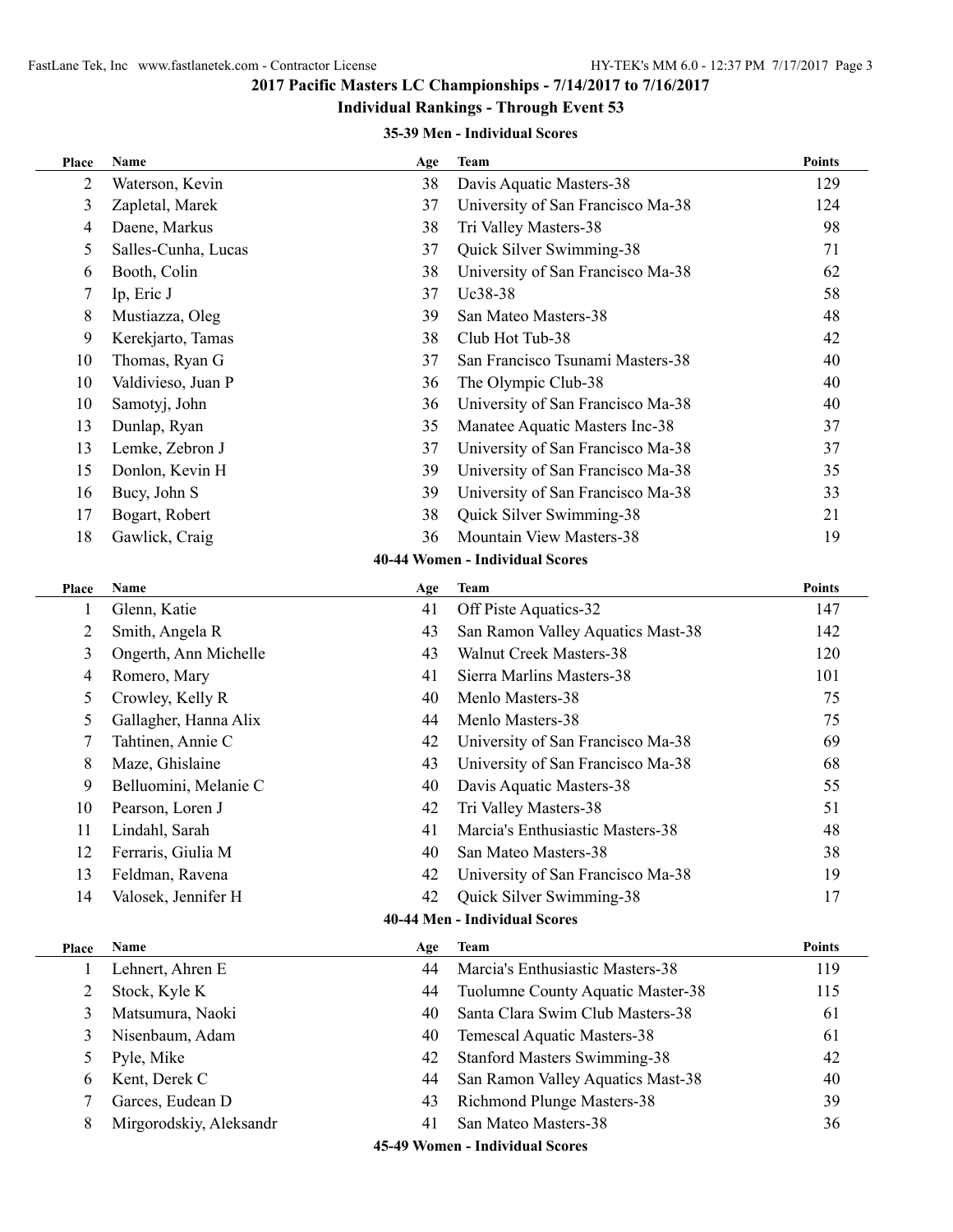| Place | Name                 | Age | <b>Team</b>                         | <b>Points</b> |
|-------|----------------------|-----|-------------------------------------|---------------|
| 1     | Dodd, Laurie Z       | 45  | <b>UCLA Bruin Masters-33</b>        | 147           |
| 2     | Garforth, Emma       | 49  | Davis Aquatic Masters-38            | 138           |
| 3     | Jones, Sara H        | 49  | Santa Rosa Masters-38               | 132           |
| 4     | Hertzer, Cynthia J   | 48  | Santa Cruz Masters Aquatics-38      | 118           |
| 4     | Rees, Karla E        | 45  | Mountain View Masters-38            | 118           |
| 6     | Denison, Stephanie   | 47  | Sierra Marlins Masters-38           | 110           |
| 7     | Shu, Vicki           | 49  | Marcia's Enthusiastic Masters-38    | 87            |
| 8     | Le Febre, Karen J    | 49  | <b>Walnut Creek Masters-38</b>      | 77            |
| 9     | de la Torre, Yasuko  | 47  | Marcia's Enthusiastic Masters-38    | 74            |
| 10    | Peroni, Diana H      | 45  | <b>Swymnut Masters-38</b>           | 70            |
| 10    | Nelson, Sheila       | 49  | Santa Rosa Masters-38               | 70            |
| 12    | Espinosa, Rebecca    | 47  | Marcia's Enthusiastic Masters-38    | 65            |
| 13    | Shukla, Shipra       | 47  | University of San Francisco Ma-38   | 63            |
| 14    | Rublein, Susanne P   | 47  | Manatee Aquatic Masters Inc-38      | 42            |
| 15    | Cox, Juliet E        | 49  | Manatee Aquatic Masters Inc-38      | 38            |
| 16    | Cavalli, Christina   | 49  | Marcia's Enthusiastic Masters-38    | 33            |
| 17    | Adams, Krissy L      | 46  | Los Gatos Swim And Racquet Clu-38   | 18            |
| 18    | Tong, Connie C       | 46  | <b>Stanford Masters Swimming-38</b> | 16            |
|       |                      |     | 45-49 Men - Individual Scores       |               |
| Place | Name                 | Age | <b>Team</b>                         | <b>Points</b> |
| 1     | Fahlen, Mark T       | 46  | Modesto Area Aquatic Club-38        | 143           |
| 2     | Stietzel, Kent J     | 48  | Menlo Masters-38                    | 136           |
| 3     | De La Vega, Rafael   | 49  | Menlo Masters-38                    | 95            |
| 4     | Wehmann, Todd        | 45  | Marcia's Enthusiastic Masters-38    | 89            |
| 5     | Carter, Paul A       | 49  | Walnut Creek Masters-38             | 88            |
| 6     | Adwere-Boamah, Kwame | 46  | <b>Stanford Masters Swimming-38</b> | 82            |
| 7     | Yglesias, Willie J   | 47  | <b>Presentation Masters-38</b>      | 71            |
| 8     | El-Awady, Khalid A   | 47  | University of San Francisco Ma-38   | 64            |
| 9     | Gibson, Ben          | 49  | Almaden Masters-38                  | 61            |
| 10    | Johnson, Sean M      | 48  | Uc38-38                             | 31            |
| 11    | Roberts, David       | 46  | Santa Cruz Masters Aquatics-38      | 21            |
| 11    | Londeree, Joe        | 49  | <b>Walnut Creek Masters-38</b>      | 21            |
| 13    | Arias, Bernard       | 48  | University of San Francisco Ma-38   | 19            |
| 14    | Palmer, Jared E      | 46  | Uc38-38                             | 18            |
| 15    | Fields, Eric K       | 48  | Uc38-38                             | 16            |
|       |                      |     | 50-54 Women - Individual Scores     |               |
| Place | Name                 | Age | <b>Team</b>                         | <b>Points</b> |
| 1     | Welting, Laureen K   | 52  | The Olympic Club-38                 | 147           |
| 2     | Ward, Lisa A         | 53  | <b>Walnut Creek Masters-38</b>      | 140           |
| 3     | Bulman, Robin A      | 52  | Santa Rosa Masters-38               | 134           |
| 4     | Phalen, Jennifer R   | 53  | Davis Aquatic Masters-38            | 124           |
| 5     | Russell, Jane E      | 54  | Davis Aquatic Masters-38            | 114           |
| 6     | Dornan, Gwen         | 54  | University of San Francisco Ma-38   | 109           |
| 7     | Perry, Rebecca R     | 53  | Manatee Aquatic Masters Inc-38      | 72            |
| 8     | Asta, Lisa M         | 52  | Walnut Creek Masters-38             | 68            |
|       |                      |     |                                     |               |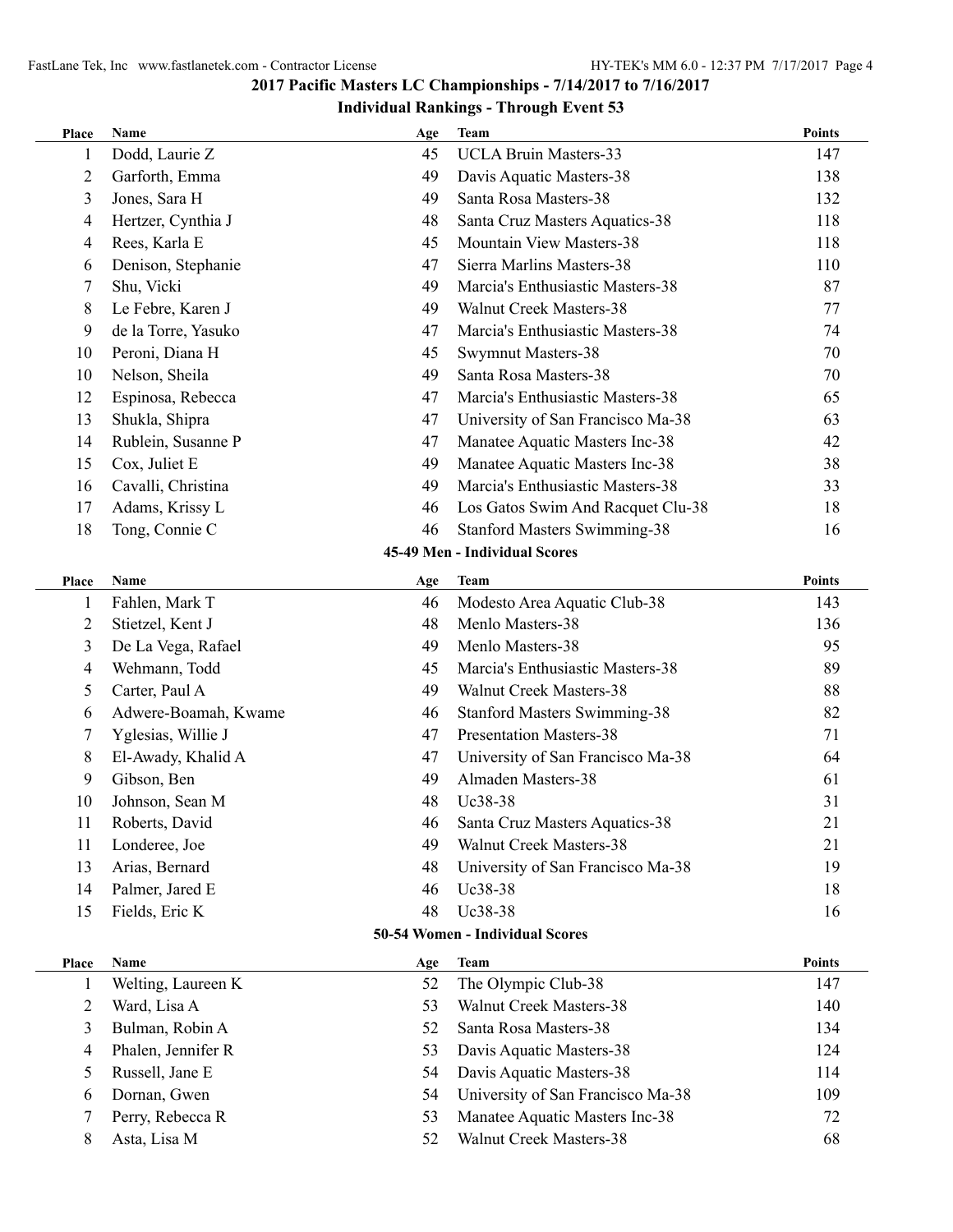| Place | Name                   | Age | <b>Team</b>                       | <b>Points</b> |
|-------|------------------------|-----|-----------------------------------|---------------|
| 8     | Trevisan, Cynthia S    | 52  | Cal Maritime Academy Masters-38   | 68            |
| 10    | Scanlin, Darci C       | 51  | Tuolumne County Aquatic Master-38 | 55            |
| 10    | Beall, Tami L          | 50  | Uc38-38                           | 55            |
| 12    | Sterzer, Robin S       | 53  | Quick Silver Swimming-38          | 52            |
| 13    | Putney, Susan          | 54  | Manatee Aquatic Masters Inc-38    | 47            |
| 14    | Taylor, Catherine W    | 54  | <b>Walnut Creek Masters-38</b>    | 46            |
| 15    | Roberts, Julie E       | 53  | Davis Aquatic Masters-38          | 40            |
| 16    | ZuppanHood, Patricia J | 53  | Walnut Creek Masters-38           | 35            |
| 17    | Houts, Jennifer        | 52  | Rolling Hills Mud Sharks-38       | 34            |
| 18    | Jobst, Silke           | 50  | Quick Silver Swimming-38          | 31            |
| 18    | Crow, Joan A           | 53  | Davis Aquatic Masters-38          | 31            |
| 20    | Keighley, Carole L     | 54  | Quick Silver Swimming-38          | 18            |
| 21    | Kubota, Masako         | 51  | Santa Clara Swim Club Masters-38  | 17            |
| 21    | Cooper, Carla N        | 50  | University of San Francisco Ma-38 | 17            |
| 23    | Fink, Margaret         | 53  | Rolling Hills Mud Sharks-38       | 15            |
| 24    | Glass, Elizabeth       | 52  | University of San Francisco Ma-38 | 13            |
| 25    | Saylor, Alison L       | 51  | University of San Francisco Ma-38 | 12            |
|       |                        |     | 50-54 Men - Individual Scores     |               |
| Place | Name                   | Age | <b>Team</b>                       | <b>Points</b> |
| 1     | Hamilton, Rick M       | 50  | Manatee Aquatic Masters Inc-38    | 147           |
| 2     | Chao, Hector           | 53  | <b>Walnut Creek Masters-38</b>    | 132           |
| 3     | Krovetz, Ted           | 51  | Davis Aquatic Masters-38          | 130           |
| 3     | Goode, John J          | 50  | Mountain View Masters-38          | 130           |
| 5     | McAdam, Samuel T       | 52  | Davis Aquatic Masters-38          | 129           |
| 6     | Stokes, Michael R      | 54  | <b>UCLA Bruin Masters-33</b>      | 112           |
| 7     | Nootbaar, Tom T        | 54  | Walnut Creek Masters-38           | 89            |
| 8     | Paris, Lorenzo         | 51  | University of San Francisco Ma-38 | 84            |
| 9     | Shaffer, Mike G        | 52  | Ventura County Masters-33         | 82            |
| 10    | France, Kermit         | 51  | <b>Walnut Creek Masters-38</b>    | 81            |
| 11    | Wan, Danny W           | 54  | Marcia's Enthusiastic Masters-38  | 64            |
| 12    | Huang, Howard L        | 54  | Mountain View Masters-38          | 63            |
| 13    | Jarr, Scott            | 50  | Almaden Masters-38                | 58            |
| 14    | Rodriguez, Jude        | 54  | Santa Cruz Masters Aquatics-38    | 49            |
| 15    | Harrel, Micah          | 51  | Almaden Masters-38                | 32            |
| 16    | Sheeper, Tim K         | 54  | Menlo Masters-38                  | 15            |
|       |                        |     | 55-59 Women - Individual Scores   |               |
| Place | Name                   | Age | <b>Team</b>                       | <b>Points</b> |
| 1     | Bilich, Bonnie M       | 59  | <b>Walnut Creek Masters-38</b>    | 147           |
| 2     | Walts, Merrie E        | 57  | Santa Rosa Masters-38             | 137           |
| 3     | Matena, Jana           | 55  | Menlo Masters-38                  | 135           |
| 4     | Heim-Bowen, Suzanne M  | 59  | <b>Walnut Creek Masters-38</b>    | 134           |
| 5     | McNamara, Kathleen A   | 57  | University of San Francisco Ma-38 | 120           |
| 6     | Dibley, Allison M      | 55  | <b>Walnut Creek Masters-38</b>    | 117           |
| 7     | Rafkin, Louise         | 59  | Marcia's Enthusiastic Masters-38  | 111           |
| 8     | Hickel, Jessie J       | 59  | Tamalpais Aquatic Masters-38      | 102           |
|       |                        |     |                                   |               |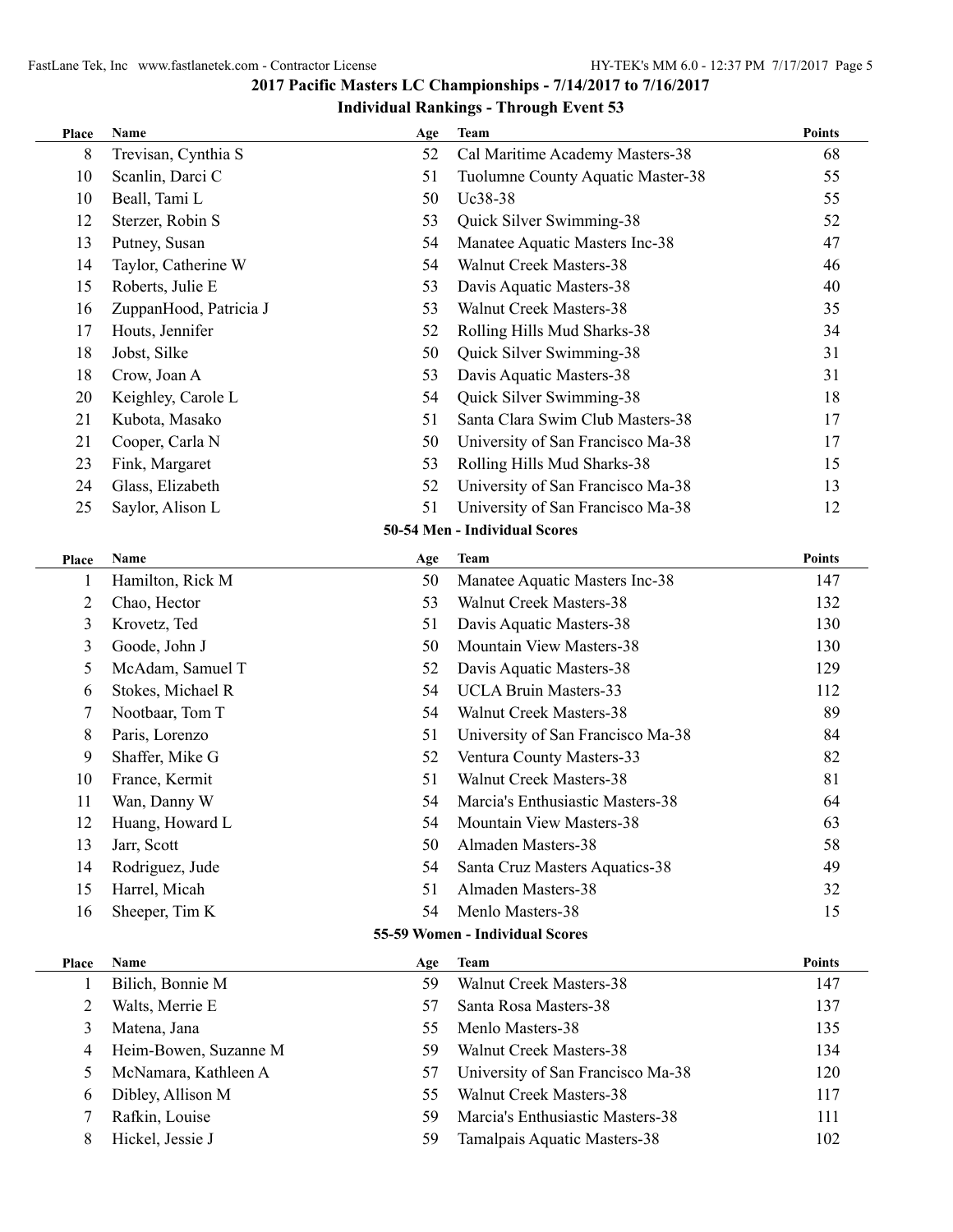| Place          | Name                 | Age | <b>Team</b>                       | <b>Points</b> |
|----------------|----------------------|-----|-----------------------------------|---------------|
| 9              | Focha, Teresa M      | 56  | Modesto Area Aquatic Club-38      | 96            |
| 10             | Gerhan, Martha       | 56  | University of San Francisco Ma-38 | 89            |
| 11             | Carroll, Leah A      | 56  | Albany Armada Aquatics Masters-38 | 77            |
| 12             | Nichelman, Sherri A  | 57  | Cal Maritime Academy Masters-38   | 61            |
| 13             | Carboni, Lisa        | 56  | Marcia's Enthusiastic Masters-38  | 60            |
| 14             | McNamara, Margaret M | 57  | Temescal Aquatic Masters-38       | 52            |
| 15             | Joyce, Martha O      | 57  | Tamalpais Aquatic Masters-38      | 39            |
| 16             | Terhorst, Hermine M  | 59  | Uc38-38                           | 35            |
| 17             | Zipp, Frederika M    | 56  | University of San Francisco Ma-38 | 30            |
| 18             | Nevitt, Jennifer A   | 55  | San Mateo Masters-38              | 17            |
|                |                      |     | 55-59 Men - Individual Scores     |               |
| Place          | Name                 | Age | <b>Team</b>                       | <b>Points</b> |
| 1              | Morales, Tito        | 58  | <b>UCLA Bruin Masters-33</b>      | 143           |
| $\overline{c}$ | Morales, John R      | 59  | Santa Rosa Masters-38             | 136           |
| 3              | Taylor, Ron A        | 57  | <b>Richmond Plunge Masters-38</b> | 130           |
| 4              | Gregor, Eugene C     | 57  | University of San Francisco Ma-38 | 113           |
| 5              | Campbell, Chris      | 56  | Mountain View Masters-38          | 111           |
| 6              | Tsugawa, Peter       | 59  | Marcia's Enthusiastic Masters-38  | 108           |
| 7              | Hektner, Eric W      | 59  | Tri Valley Masters-38             | 107           |
| 8              | Gustavson, Jeff A    | 55  | <b>Burlingame Aquatic Club-38</b> | 103           |
| 9              | Goble, John M        | 55  | Quick Silver Swimming-38          | 82            |
| 10             | Yuen, Matt           | 58  | Quick Silver Swimming-38          | 81            |
| 11             | Chan, Andy           | 55  | Menlo Masters-38                  | 79            |
| 12             | Boatwright, David E  | 56  | Walnut Creek Masters-38           | 63            |
| 13             | Ewing, Jack          | 57  | University of San Francisco Ma-38 | 56            |
| 14             | Coombs, Craig J      | 57  | Marcia's Enthusiastic Masters-38  | 54            |
| 15             | Pettibone, Chip      | 55  | Santa Rosa Masters-38             | 36            |
| 16             | Anderson, Thomas D   | 56  | Menlo Masters-38                  | 35            |
| 16             | Keighley, Tim D      | 56  | Quick Silver Swimming-38          | 35            |
| 18             | Coad, David          | 59  | University of San Francisco Ma-38 | 34            |
| 19             | Tallman, Karl G      |     | Santa Cruz Masters Aquatics-38    | 21            |
|                |                      |     | 60-64 Women - Individual Scores   |               |
| Place          | Name                 | Age | <b>Team</b>                       | <b>Points</b> |
| $\mathbf{1}$   | Quinn, Phyllis E     | 62  | The Olympic Club-38               | 142           |
| $\mathfrak{2}$ | Hepworth, Linda      | 64  | Rolling Hills Mud Sharks-38       | 120           |
| 3              | Boyer, Karen L       | 61  | Peninsula Community Center Mas-38 | 112           |
| 4              | Byrnes, Barbara G    | 61  | University of San Francisco Ma-38 | 101           |
| 5              | Dunn, Audrey J       | 64  | University of San Francisco Ma-38 | 83            |
| 5              | Wheeler, Barbara C   | 60  | Tamalpais Aquatic Masters-38      | 83            |
| 7              | Sprouse, Cecily      | 61  | Davis Aquatic Masters-38          | 74            |
| 8              | Mothersill, Jane C   | 61  | Swymnut Masters-38                | 71            |
| 9              | Jaffer, Johanna      | 61  | Almaden Masters-38                | 69            |
| 9              | Dobisz, Elizabeth A  | 64  | Quick Silver Swimming-38          | 69            |
| 11             | Niccolls, Dorothy J  | 64  | University of San Francisco Ma-38 | 67            |
| 12             | Benjamin, Marcia S   | 61  | Marcia's Enthusiastic Masters-38  | 52            |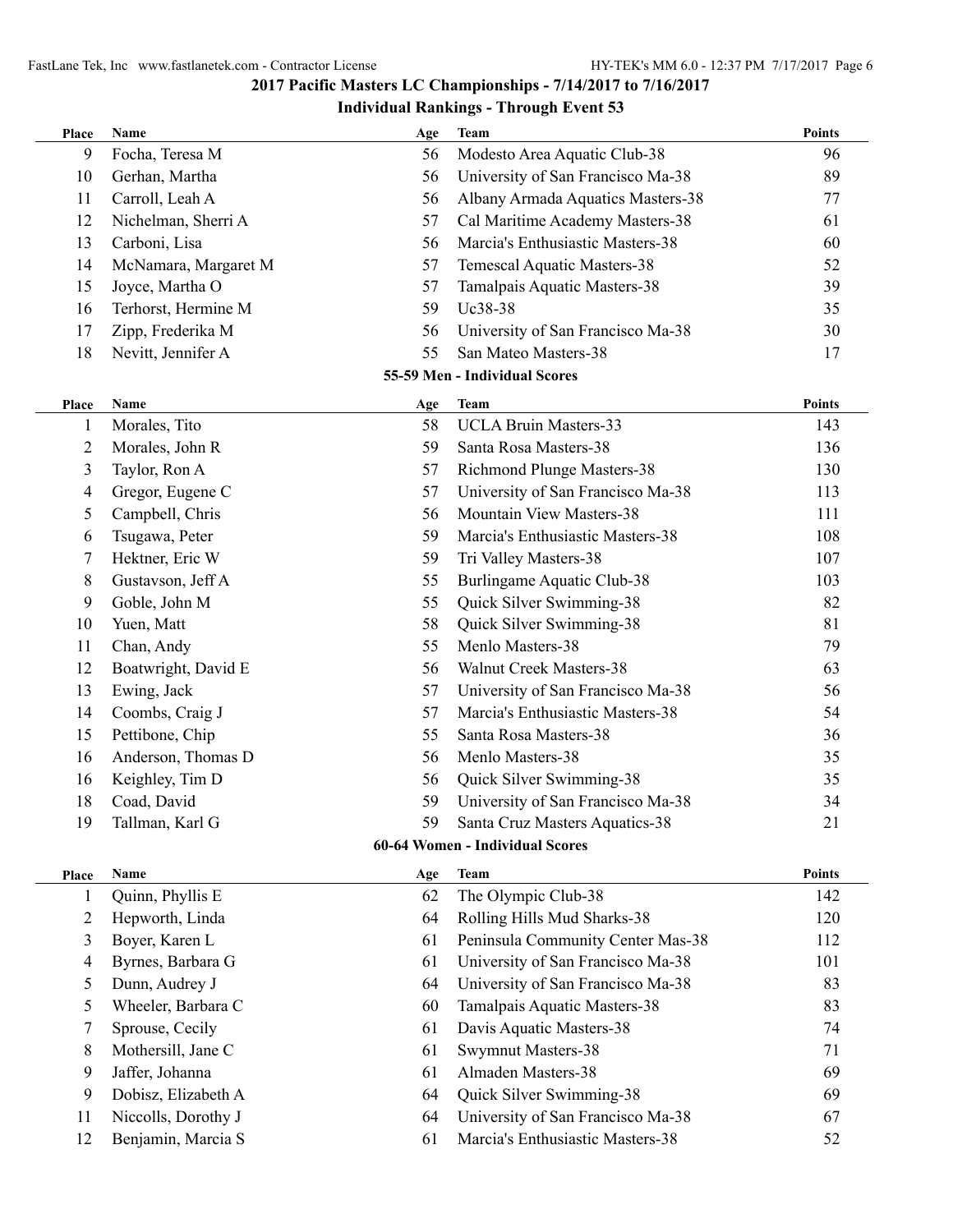## **Place Name Age Team Points** 13 Fox-Yoder, Kimberly 61 Walnut Creek Masters-38 41 **60-64 Men - Individual Scores Place Name Age Team Points** 1 Volpp, Bryan D 60 Walnut Creek Masters-38 144 2 Cutting, Steve 60 Tri Valley Masters-38 133 3 Hale, Dave 62 Santa Rosa Masters-38 130 4 Woodruff, David L 61 Davis Aquatic Masters-38 121.50 5 Pinto, Harlan A 60 Menlo Masters-38 118 6 Anderson, Robert L 62 Peninsula Community Center Mas-38 115 50 . 7 Boreyko, Valeriy A 64 University of San Francisco Ma-38 106 8 Patocchi, Robert J 61 Cal Maritime Academy Masters-38 92 9 Swenor, Gary D 63 Davis Aquatic Masters-38 87 10 Citron, Jeffrey M 62 Yuba City Masters Swimming-38 75 11 Bauer, David L 62 Marcia's Enthusiastic Masters-38 72 11 Spellberg, Geoff 61 North Bay Aquatics-38 72 13 Clevenger, Anthony P 60 Uc38-38 63 14 Gass, Matthew E 60 Tuolumne County Aquatic Master-38 61 15 Darlington, Taite 61 San Francisco Tsunami Masters-38 56 16 Williams, Syd 62 University of San Francisco Ma-38 51 17 Burnett, David B 62 Walnut Creek Masters-38 49 18 Welsh, Stuart J 61 Tuolumne County Aquatic Master-38 45 19 Druz, Loren 61 Walnut Creek Masters-38 36 20 Seligmann, William R 61 Santa Cruz Masters Aquatics-38 35 21 Glenn, Tim P 61 Off Piste Aquatics-32 33 22 Markiewicz, Evan P 61 University of San Francisco Ma-38 18 22 Welco, Alan 63 Uc38-38 18 24 Bridges, Daniel 63 Menlo Masters-38 17 **65-69 Women - Individual Scores Place Name Age Team Points** 1 Guthrie, Sally K 67 Sierra Marlins Masters-38 141 2 Coholan, Annette M 69 Rolling Hills Mud Sharks-38 129 3 Val, Laura B 66 Tamalpais Aquatic Masters-38 126 4 Cohn, Darcy C 66 University of San Francisco Ma-38 125 5 Gettling, Janet 121 6 Kessel, Karen 68 Tuolumne County Aquatic Master-38 117 7 Iwamoto, Mizuho 69 Davis Aquatic Masters-38 98 8 Zlotoff, Mara J 65 Quick Silver Swimming-38 80 9 Nakell, Linda C 66 Walnut Creek Masters-38 65 10 Cambra-Brungard, Jeanne 65 Ladera Oaks Masters-38 56 11 Campbell, Martha C 69 University of San Francisco Ma-38 52 12 Taub, Pamela A 67 Walnut Creek Masters-38 49 13 Picchi, Teresa E 65 Manatee Aquatic Masters Inc-38 17 **65-69 Men - Individual Scores Place Name Age Team Points** 1 Bernard, Alan D 68 Tamalpais Aquatic Masters-38 137

### **2017 Pacific Masters LC Championships - 7/14/2017 to 7/16/2017**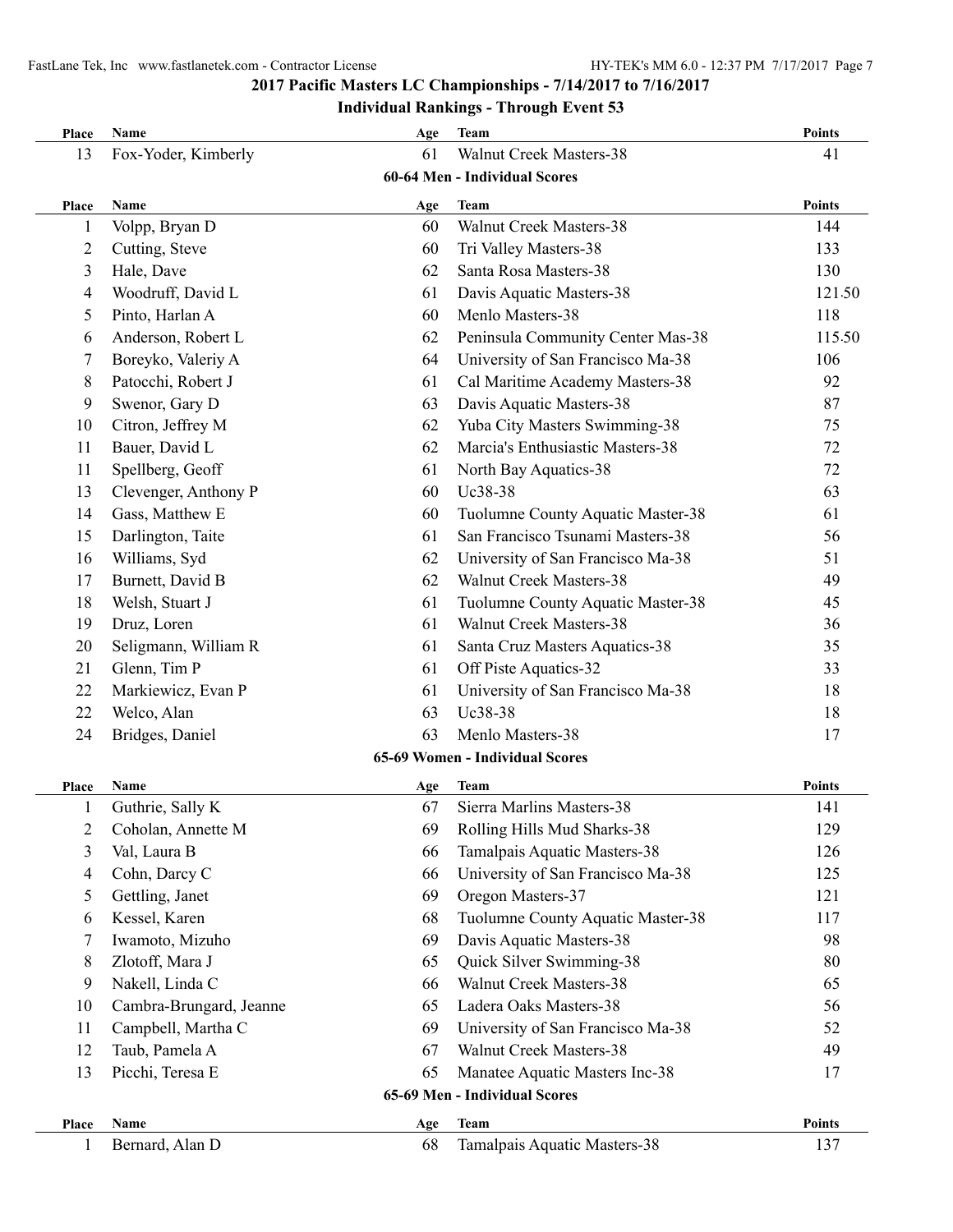| Place          | <b>Name</b>           | Age | <b>Team</b>                       | Points        |
|----------------|-----------------------|-----|-----------------------------------|---------------|
| 1              | Dahlin, Duke          | 69  | University of San Francisco Ma-38 | 137           |
| 3              | Kennedy, James B      | 66  | Cal Maritime Academy Masters-38   | 125           |
| 4              | Jochim, Christian     | 69  | Quick Silver Swimming-38          | 117           |
| 5              | Johnson, Gary A       | 66  | Tuolumne County Aquatic Master-38 | 111           |
| 5              | Andrews, Bryan W      | 66  | University of San Francisco Ma-38 | 111           |
| 5              | Kunihara, Daniel S    | 66  | University of San Francisco Ma-38 | 111           |
| 8              | Sapirstein, Julian B  | 68  | University of San Francisco Ma-38 | 109           |
| 9              | Wilson, Joel R        | 69  | Santa Cruz Masters Aquatics-38    | 100           |
| 10             | Cort, Doug A          | 67  | Cal Maritime Academy Masters-38   | 99            |
| 11             | Ottersen, Craig M     | 65  | Sacramento Masters-38             | 82            |
| 12             | Virtue, Paul A        | 66  | University of San Francisco Ma-38 | 80            |
| 13             | Alderson, Tom R       | 66  | Manatee Aquatic Masters Inc-38    | 72            |
| 14             | Murray, Ed            | 68  | University of San Francisco Ma-38 | 71            |
| 15             | Fogarty, Peter L      | 66  | Tuolumne County Aquatic Master-38 | 64            |
| 16             | Kauffman, Jim         | 69  | Menlo Masters-38                  | 53            |
| 17             | Moore, Michael        | 67  | University of San Francisco Ma-38 | 43            |
| 18             | Holt, Tate            | 66  | Tamalpais Aquatic Masters-38      | 42            |
| 19             | Haynes, David A       | 65  | The Olympic Club-38               | 19            |
| 20             | Mortimer, Niland B    | 66  | University of San Francisco Ma-38 | 16            |
|                |                       |     | 70-74 Women - Individual Scores   |               |
| Place          | Name                  | Age | <b>Team</b>                       | <b>Points</b> |
| 1              | Barnea, Daniela       | 73  | Manatee Aquatic Masters Inc-38    | 147           |
| $\overline{c}$ | Scott, Stephanie I    | 70  | <b>Walnut Creek Masters-38</b>    | 139           |
| 3              | Hill, Marcia M        | 73  | Walnut Creek Masters-38           | 110           |
| 4              | Caso, Susie A         | 71  | Manatee Aquatic Masters Inc-38    | 91            |
| 5              | Shaps, Ruth Y         | 70  | Manatee Aquatic Masters Inc-38    | 84            |
| 6              | Pashelinsky, Erin L   | 70  | University of San Francisco Ma-38 | 83            |
| 7              | Chaitkin, Lauren E    | 73  | University of San Francisco Ma-38 | 67            |
| 8              | Sears, Carole J       | 70  | Tuolumne County Aquatic Master-38 | 63            |
| 9              | Westergaard, Leslie M | 74  | Davis Aquatic Masters-38          | 57            |
| 10             | Renshaw, Diane        | 72  | Mountain View Masters-38          | 56            |
| 11             | Armstrong, Judy K     | 70  | Marcia's Enthusiastic Masters-38  | 36            |
| 12             | Allen, Susan J        | 73  | University of San Francisco Ma-38 | 17            |
|                |                       |     | 70-74 Men - Individual Scores     |               |
| Place          | <b>Name</b>           | Age | <b>Team</b>                       | <b>Points</b> |
| 1              | McPherson, Andrew M   | 70  | Davis Aquatic Masters-38          | 139           |
| 2              | Burns, Richard        | 74  | Tamalpais Aquatic Masters-38      | 134           |
| 3              | Pierce, Donald A      | 72  | Rolling Hills Mud Sharks-38       | 116           |
| 4              | Gildea, David R       | 74  | Menlo Masters-38                  | 109           |
| 5              | DeLacy, James R       | 71  | <b>Walnut Creek Masters-38</b>    | 101           |
| 6              | Daniels, Larry N      | 72  | Modesto Area Aquatic Club-38      | 97            |
| 7              | Meyerhoff, Rick       | 70  | Tamalpais Aquatic Masters-38      | 96            |
| 8              | Rudloff, Edward       | 70  | The Olympic Club-38               | 90            |
| 9              | Powers, Patrick V     | 72  | University of San Francisco Ma-38 | 84            |
| 10             | Smith, Kirby L        | 71  | Tuolumne County Aquatic Master-38 | 70            |
|                |                       |     |                                   |               |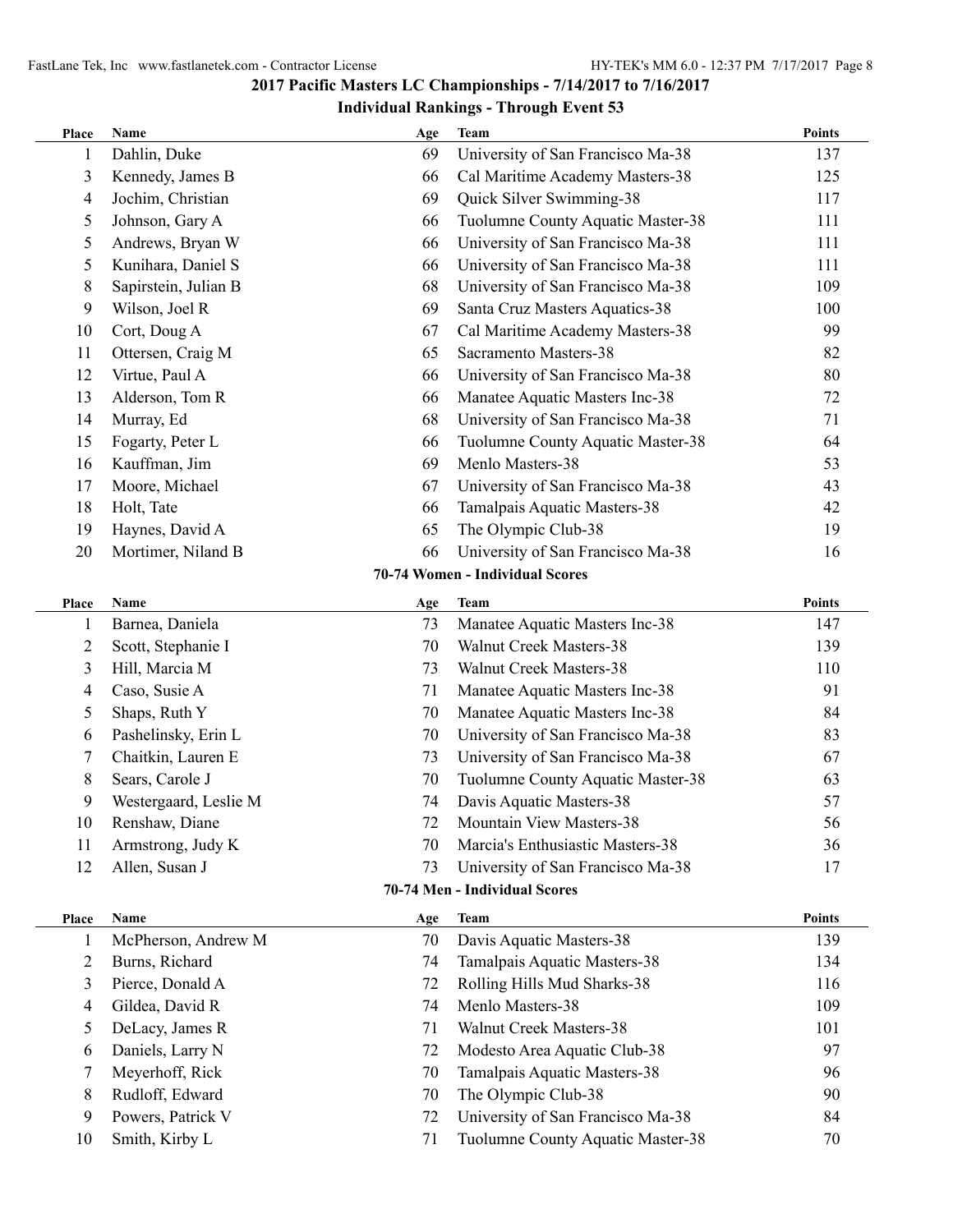| Place        | Name                                 | Age      | <b>Team</b>                                                          | <b>Points</b> |
|--------------|--------------------------------------|----------|----------------------------------------------------------------------|---------------|
| 11           | Olson, Robert H                      | 73       | <b>Walnut Creek Masters-38</b>                                       | 50            |
| 12           | Leuten, Bob                          | 74       | San Mateo Masters-38                                                 | 34            |
| 13           | Snape, William J                     | 74       | University of San Francisco Ma-38                                    | 32            |
| 14           | Sider, Gabriel J                     | 74       | University of San Francisco Ma-38                                    | 29            |
| 15           | Ensor, Richard E                     | 70       | University of San Francisco Ma-38                                    | 21            |
|              |                                      |          | 75-79 Women - Individual Scores                                      |               |
| <b>Place</b> | Name                                 | Age      | <b>Team</b>                                                          | <b>Points</b> |
| 1            | Munn, Susan L                        | 79       | Davis Aquatic Masters-38                                             | 141           |
| 2            | Morton, Judith L                     | 78       | <b>Walnut Creek Masters-38</b>                                       | 130           |
| 3            | Hagiwara, Tanako                     | 79       | University of San Francisco Ma-38                                    | 110           |
| 4            | Mc Partland, Peg K                   | 75       | Manatee Aquatic Masters Inc-38                                       | 101           |
| 5            | Norris, Roswita D                    | 75       | Davis Aquatic Masters-38                                             | 84            |
| 5            | Ridout, Nancy J                      | 75       | Tamalpais Aquatic Masters-38                                         | 84            |
| 7            | White, Susan E                       | 75       | Tuolumne County Aquatic Master-38                                    | 76            |
| 8            | Long, Anne B                         | 75       | University of San Francisco Ma-38                                    | 61            |
| 9            | Fasbender, Alice J                   | 79       | Oregon Masters-37                                                    | 15            |
|              |                                      |          | 75-79 Men - Individual Scores                                        |               |
| <b>Place</b> | Name                                 | Age      | Team                                                                 | <b>Points</b> |
| 1            | Norris, Robert F                     | 79       | Davis Aquatic Masters-38                                             | 143           |
| 2            | Fairfield, David M                   | 78       | Tuolumne County Aquatic Master-38                                    | 42            |
| 2            | Lane, Ed V                           | 78       | <b>Walnut Creek Masters-38</b>                                       | 42            |
| 4            | Zuur, James                          | 77       | Tamalpais Aquatic Masters-38                                         | 40            |
|              |                                      |          | 80-84 Women - Individual Scores                                      |               |
| Place        | Name                                 | Age      | <b>Team</b>                                                          | <b>Points</b> |
| 1            | Wivell, Toni M                       | 80       | Tuolumne County Aquatic Master-38                                    | 134           |
| 2            | Tegner, Thyra                        | 82       | Almaden Masters-38                                                   | 124           |
| 3            | Callison, Barbara F                  | 84       | Rinconada Masters-38                                                 | 63            |
|              |                                      |          | 80-84 Men - Individual Scores                                        |               |
| Place        | Name                                 | Age      | <b>Team</b>                                                          | <b>Points</b> |
| $\mathbf{1}$ | Fasbender, Barry A                   | 80       | Oregon Masters-37                                                    | 126           |
|              |                                      |          |                                                                      |               |
| 2            |                                      |          |                                                                      |               |
|              | Fleming, Jack C                      | 82       | University of San Francisco Ma-38                                    | 82            |
| 3            | Galvin, Barry T                      | 84       | University of San Francisco Ma-38<br>85-89 Women - Individual Scores | 40            |
|              |                                      |          |                                                                      |               |
| <b>Place</b> | Name                                 | Age      | <b>Team</b>                                                          | <b>Points</b> |
| 1            | Hirsch, Ann M                        | 86       | <b>Walnut Creek Masters-38</b>                                       | 147           |
| 2            | Bensu, Janet L                       | 85       | University of San Francisco Ma-38                                    | 101           |
| 3<br>4       | Barry, Marty                         | 85       | Rolling Hills Mud Sharks-38                                          | 38            |
|              | Allen, Mary A                        | 85       | University of San Francisco Ma-38<br>85-89 Men - Individual Scores   | 18            |
|              |                                      |          |                                                                      |               |
| <b>Place</b> | Name                                 | Age      | Team                                                                 | <b>Points</b> |
| 1            | Stupfel, Norman E                    | 85       | Santa Rosa Masters-38                                                | 126           |
| 2            | Hathaway, Pierre                     | 87       | Sierra Nevada Masters-38                                             | 82            |
| 3<br>3       | Soroka, Donald<br>Goldsmith, Harry S | 85<br>88 | Rolling Hills Mud Sharks-38<br>Sierra Nevada Masters-38              | 75<br>75      |